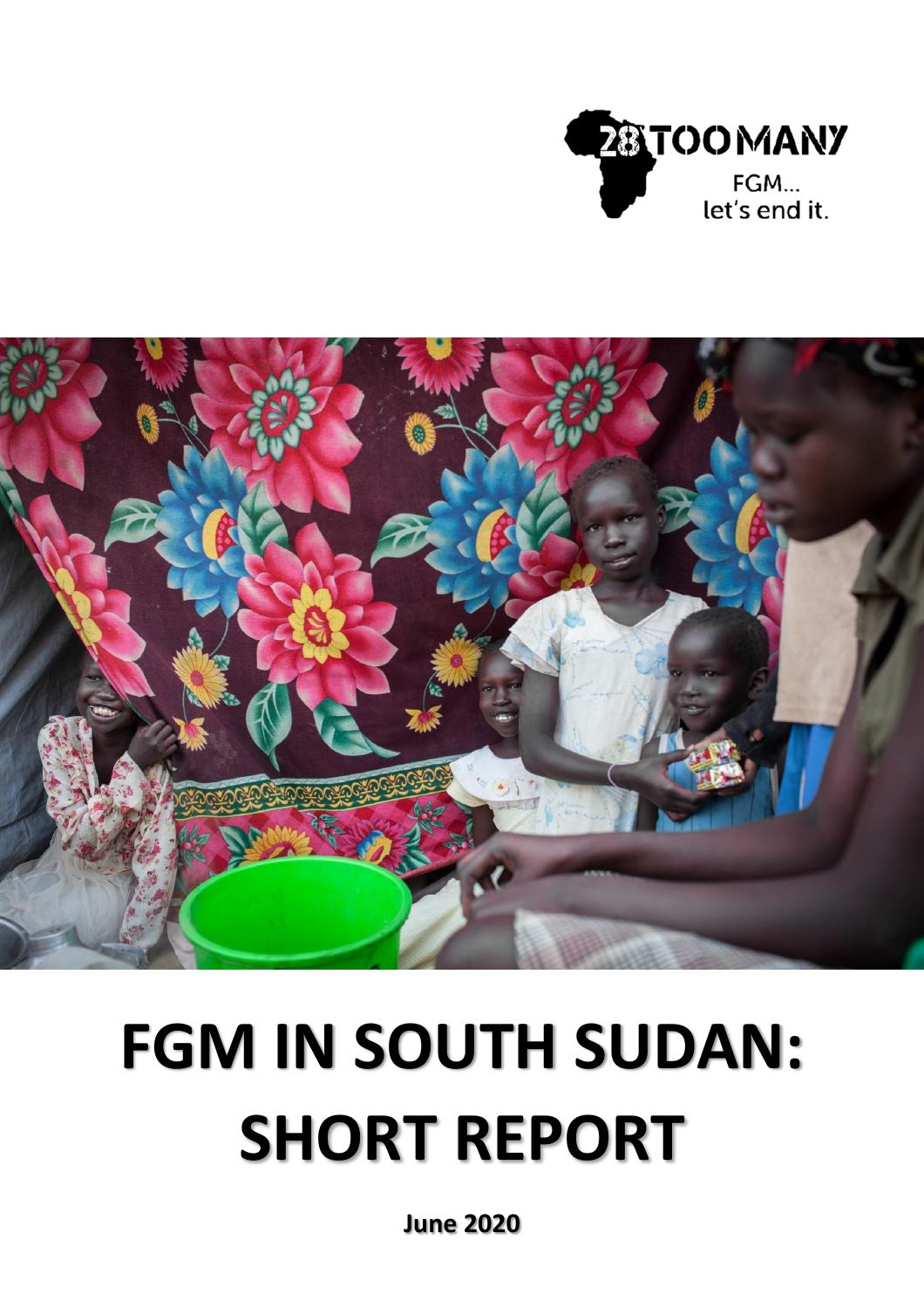

## Key Findings and Indicators<sup>1</sup>



*Prevalence***:** UNICEF has previously reported prevalence at 1% among women aged 15–49 years, but there are no recent surveys to confirm this figure\*



*Geography***:** FGM has been reported in the northern regions of the country, including in Bahr el Ghazal and Upper Nile



*Age:* Unknown



*Type:* Unknown



*Agent:* Unknown



*Attitudes***:** UNICEF has previously reported that 80% of the population of South Sudan disapprove of FGM



*HDI Rank:* 186 out of 189 countries (2018)



*Gender Index Rating:* 187 out of 189 countries (2017)



*Population:* 15,054,653 (May 2020 est.)



*Infant Mortality Rate:* 63.7 deaths per 1,000 live births (2019)



*Maternal Mortality Ratio:* 1,150 deaths per 100,000 live births (2017)



*Literacy:* 34.5% of the total population aged 15 and over can read/write

**\*** *Please note that there are no recent surveys on FGM prevalence and practice in South Sudan.*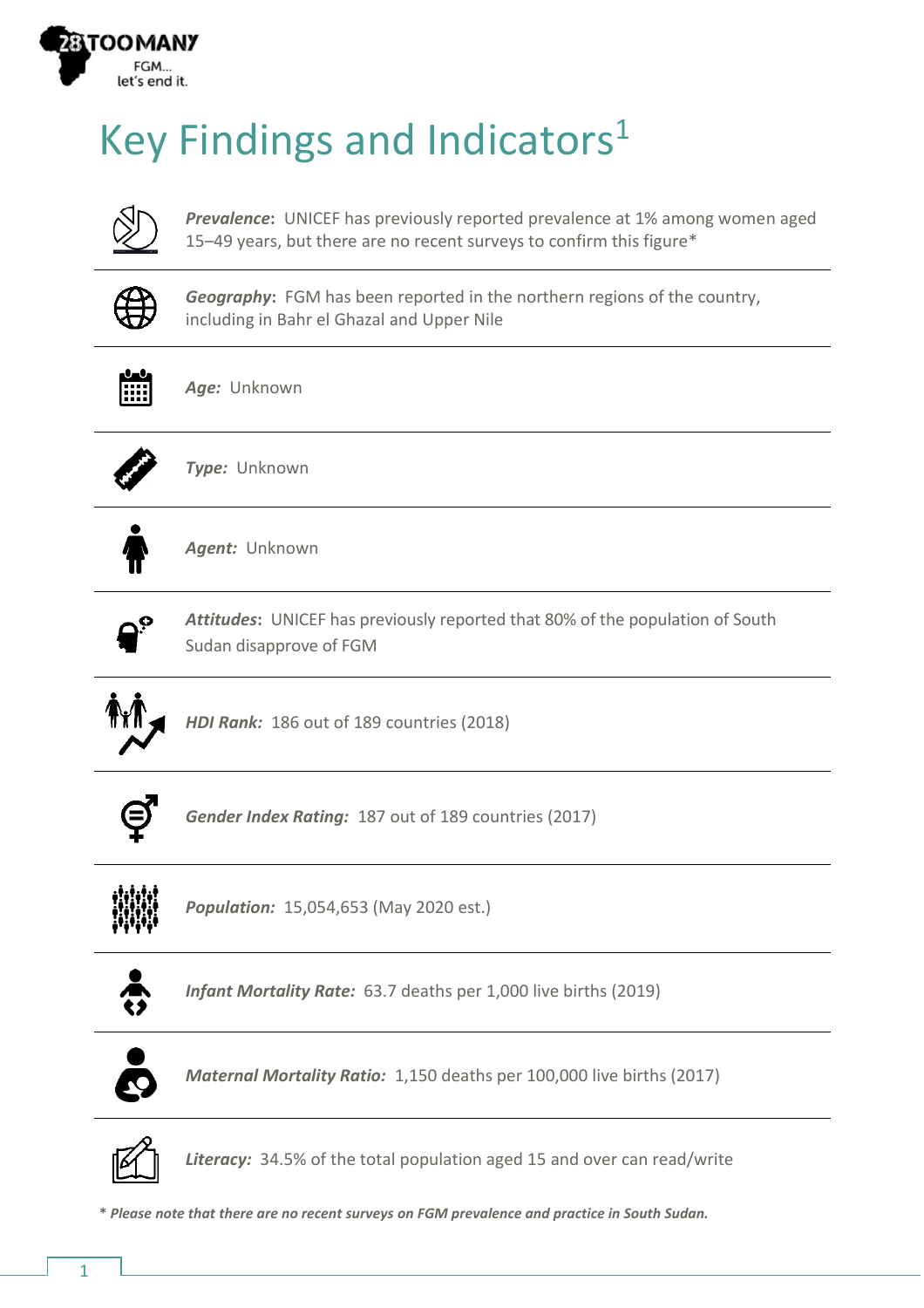

### Background

South Sudan ceded from Sudan in 2011. Prior to that it was fully integrated into the Republic of Sudan. A referendum on independence of the south was held in January 2011, <sup>2</sup> which resulted in a 98.8% vote in favour of independence from the north. The former president of Sudan, Omar Bashir agreed to honour the result. On 9 July 2011 independence was declared and South Sudan became the 54<sup>th</sup> African State, with Juba as its capital. It comprises ten states, which were created from three former provinces of Sudan. These ten states are further divided into 86 counties.<sup>3</sup>

Tensions over oil continued with Sudan following independence, as oil is South Sudan's main source of revenue. A deal on the oil was eventually reached in March 2013, with South Sudan taking threequarters of the combined countries' output. Output fell, however, over the following years due to the continuing conflict with Sudan and only started to rise again in 2017. $4$  Despite the oil revenue, South Sudan has little infrastructure: less than 2% of the population has access to electricity, and 41% lacks access to potable water.<sup>5</sup>

South Sudan has a young population and therefore a low median age of 18.1 years; 42% of the population is under 15 years of age and 21% is aged between 15 and 24.<sup>6</sup> Perhaps because of the high infant and maternal mortality rates, the average fertility rate is 7.5 children per woman.<sup>7</sup>

The majority of South Sudanese are Christian: 37.2% are Roman Catholic, and 36.5% are Episcopalian or other forms of Christianity. 19.7% follow traditional African and animist beliefs, and 6.2% are Muslims.<sup>8</sup>

South Sudan is home to around 60 indigenous ethnic groups and 80 languages or dialects (English is the official language). A significant majority of the population belongs to either the Dinka (35.8%) or the Nuer (15.6%) ethnic groups. $9$ 

## The Role of Women in Society

Although various laws in South Sudan have attempted to protect women's and girls' rights, including addressing harmful customs and ensuring the right to own and inherit land and property, in reality women remain unprotected by laws, and inequality persists. Women often lack an awareness of their rights (due to educational disadvantages and poor literacy), and there are social and economic barriers to accessing legal services, as well as social norms that underpin the position of women in patriarchal societies.

The legal age of marriage is 18 years, yet 52% of girls in South Sudan are married by the age of 18 and 9% by the age of  $15.^{10}$ 

Physical violence and sexual harassment are widespread problems for women in South Sudan. United Nations Human Rights Office of the High Commissioner describes such abuses as 'endemic'.<sup>11</sup> Domestic violence and forced marriage against women and girls are also common. It has been claimed that women in South Sudan have experienced sexual violence at twice the level of the global rate, largely as a result of the ongoing conflicts, displacement and living in camps.<sup>12</sup>

Since South Sudan's independence in 2011, five out of 29 government ministerial positions, and ten out of 28 deputy ministerial positions have been occupied by women.<sup>13</sup>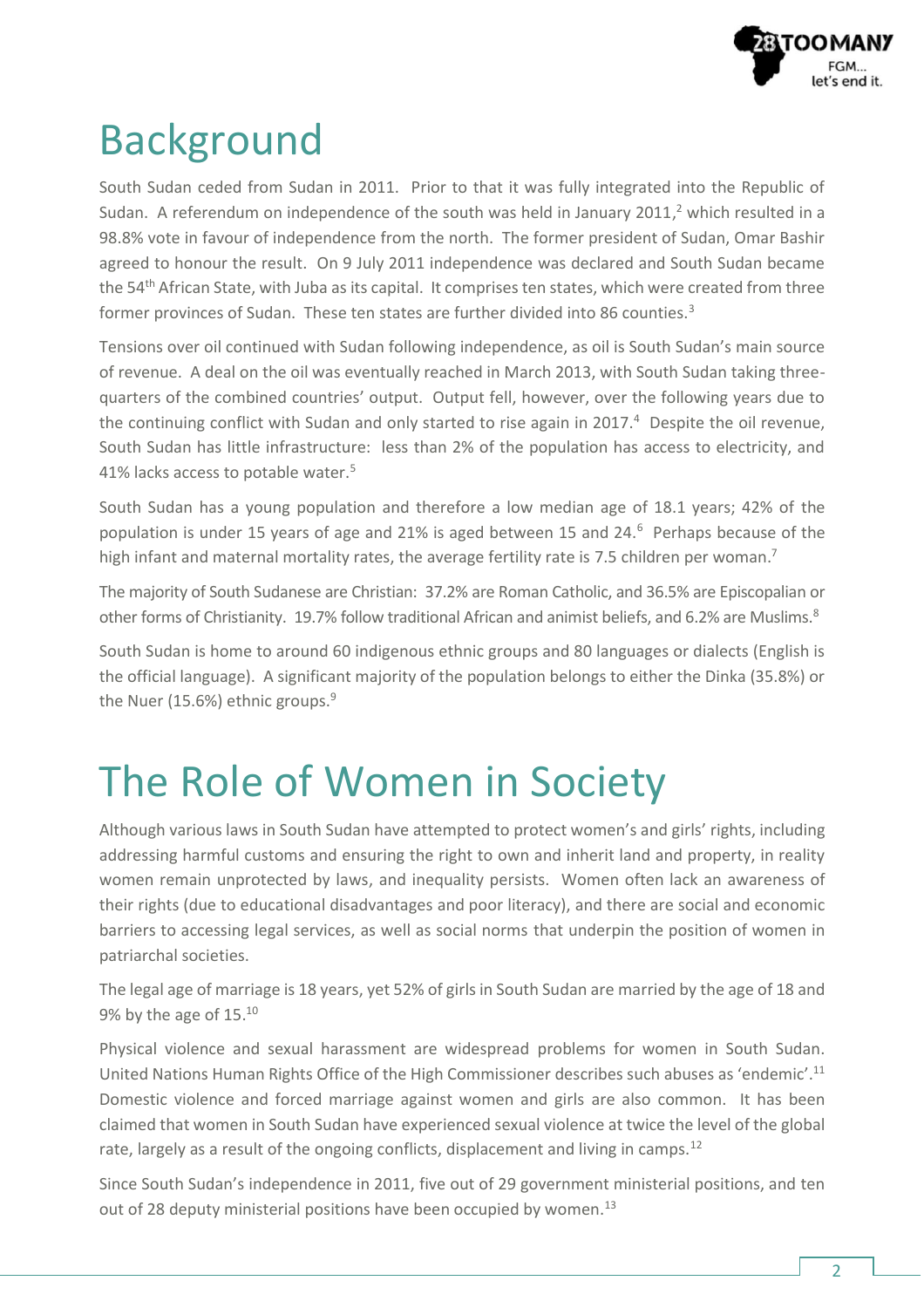

### Women's Health

Women's access to adequate healthcare in South Sudan is severely limited due to ongoing conflict in the country. More than half of primary care facilities are no longer functional. $^{14}$  Lack of infrastructure and resources, shortage of qualified health workers and poor supply chains and drug availability severely limit the delivery of a sustainable health service. <sup>15</sup> There are only a few hospitals outside state capitals.

This, alongside shortages of skilled birth attendants, means both child mortality and maternal mortality rates are among the highest in the world; the maternal mortality rate in South Sudan was an estimated 1,150 per 100,000 in 2017. According to the South Sudan Household Health Survey of 2010,<sup>16</sup> the under-five mortality rate was 108 deaths per 1,000 live births and the infant mortality rate was 79 deaths per 1,000 live births. 55% of the infant mortality rate is classified as 'neonatal', meaning that these deaths occur during the first 28 days of a child's life.

The fertility rate in South Sudan is 7.5 children per woman, with lower rates among educated women (5.3) and those in the richest quintile (6.9).<sup>17</sup> 31% of women begin childbearing by the age of 19.<sup>18</sup> A 2017 report states that there are 'cultural expectations for women to begin reproducing at a young age' in South Sudan.<sup>19</sup> According to the Household Health Survey 2010, in South Sudan, only 4% of women who are married or in a union use any form of contraception; 26% of women aged 15–49 have an unmet need for contraception.<sup>20</sup>

While it is recommended that a woman receive a minimum of four antenatal visits during her pregnancy, in the two years preceding the Household Health Survey, <sup>21</sup> only 40% of women aged 15–49 who had given birth in this period had received at least one antenatal care visit by a skilled health professional, only 17% had received four or more visits, and 54% of women received no visits at all. Only around 19% of women aged 15–49 who had given birth in the two years prior to the survey were assisted by skilled personnel during the delivery, and 12% of women gave birth in health facilities.

The combination of early childbirth (26% of girls aged 15–19 have already given birth and a further 5% are pregnant), poor access to healthcare facilities and limited skilled care leaves many girls and women in South Sudan vulnerable to obstetric fistula.<sup>22</sup>

Approximately 85% of the two million internally-displaced persons *(IDPs*) in South Sudan are women and children, and around 280,000 of these are pregnant women. The United Nations Population Fund has provided reproductive and maternal health services to this population since 2013.<sup>23</sup>

The Government of South Sudan is trying to address health challenges through various initiatives and aims in the South Sudan National Health Policy 2016–2025. <sup>24</sup> These include 'reduction of maternal and neonatal mortalities and morbidities through effective delivery of maternal, sexual and reproductive health services and rights with particular attention to vulnerable population groups.'25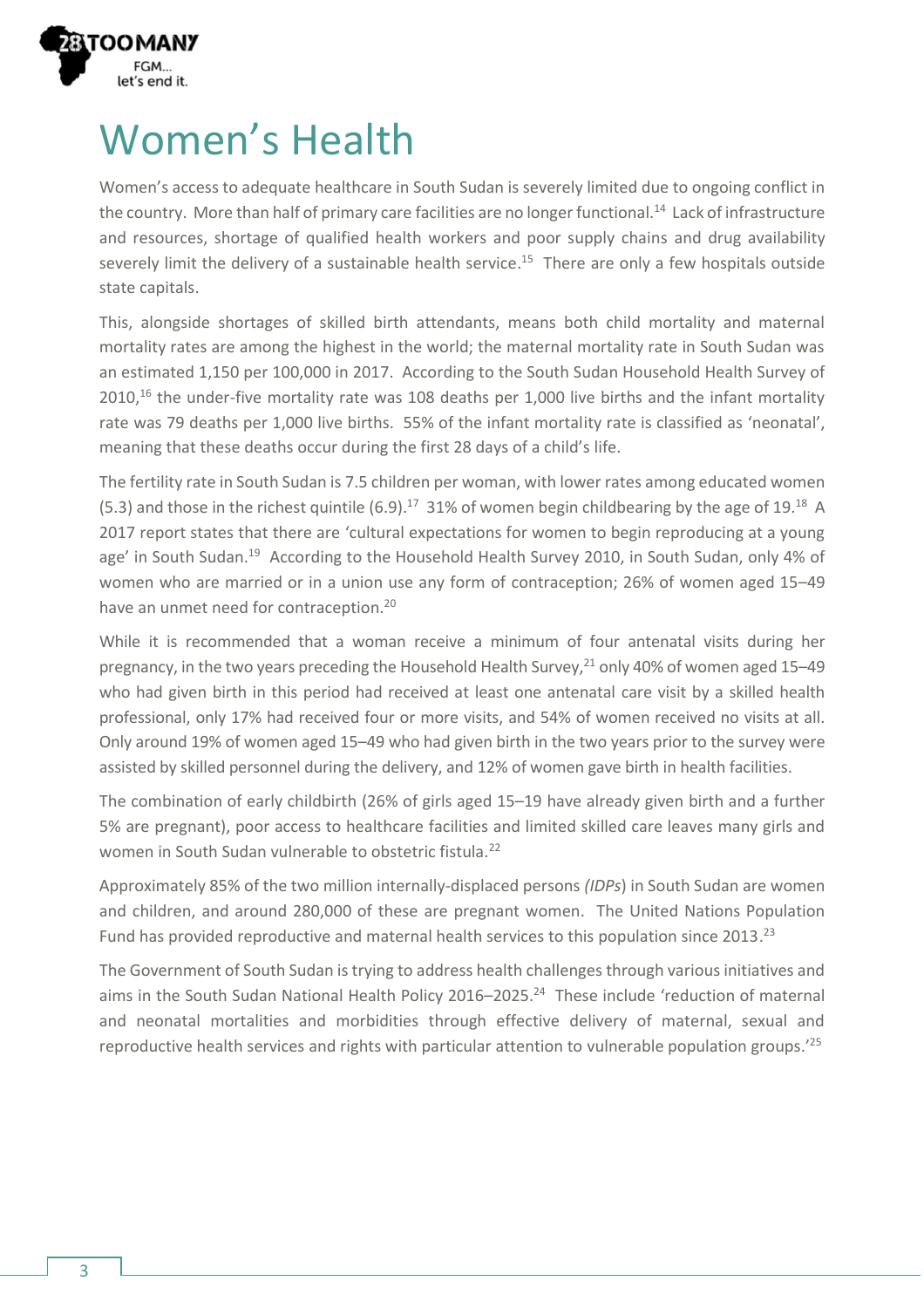

### Prevalence of FGM

In 2015 the United Nations Population Fund estimated that almost 32,000 women in South Sudan had been affected by gender-based violence in the two years since conflict broke out.<sup>26</sup> As well as victims of sexual and physical violence, victims of FGM and child marriage were included in this estimate.

UNICEF previously reported the prevalence of FGM in South Sudan to be 1% among women aged 15– 49, but there are no recent surveys to confirm this figure.<sup>27</sup>

FGM has been reported in both Christian and Muslim communities, particularly in the northern regions of the country, including Bahr el Ghazal and Upper Nile, both of which border Sudan, where the prevalence of FGM is 86.6%. These are also the regions where camps for displaced Sudanese are located, and it is therefore likely that this accounts for the higher prevalence in these regions.



A 2014 study by the Danish Refugee Council looked at FGM in refugee populations in Maban County and Upper Nile.<sup>28</sup> The purpose of the study was to look at FGM across four IDP camps, including differences in practice between ethnic groups, reasons for the practice of FGM, knowledge of the practice and attitudes towards it.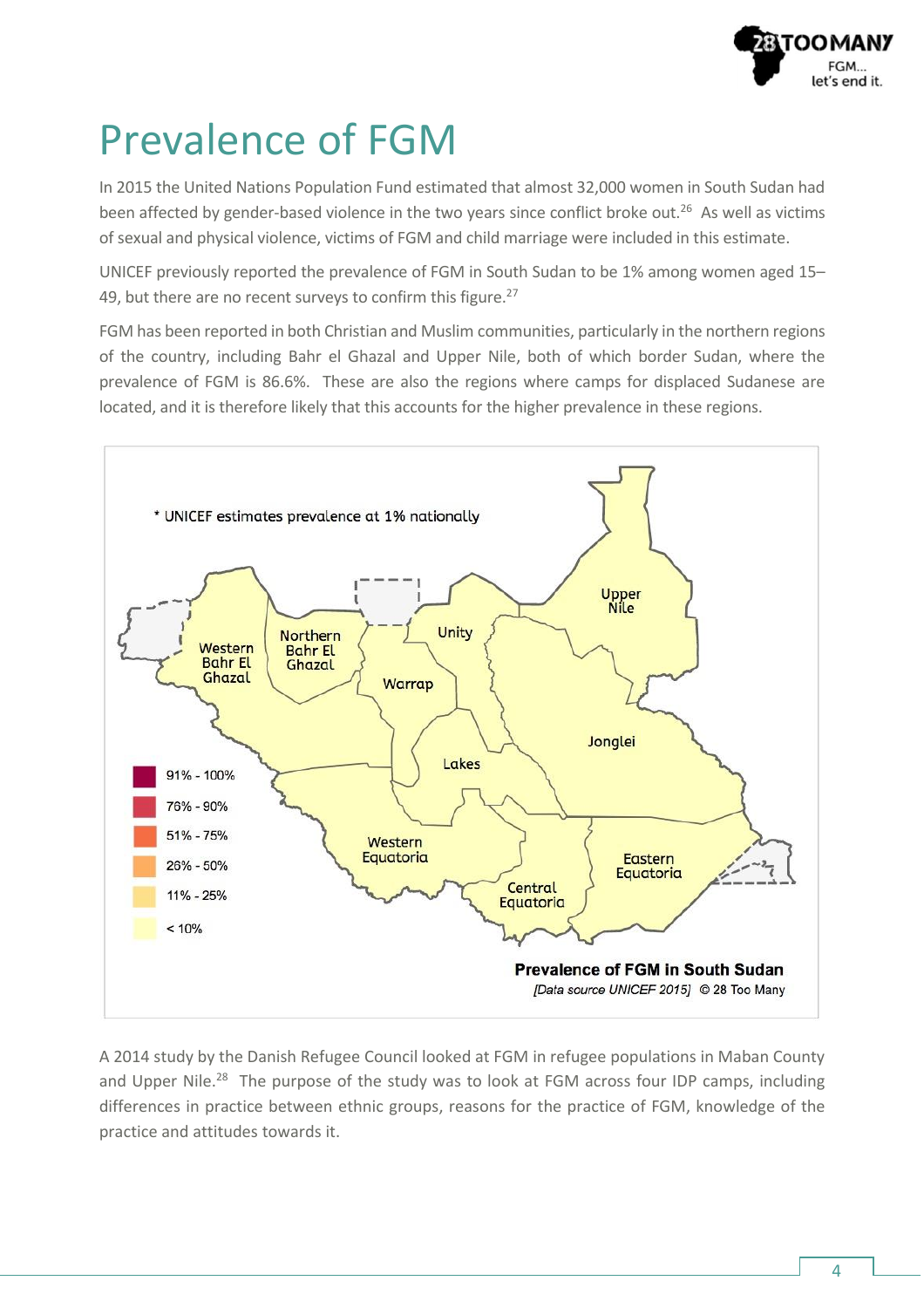

The IDP camps studied were:

- **Doro**, which at the time of the study hosted the largest number of ethnic groups of all the camps in the county. They can be roughly divided into Uduk communities, which are majority Christian, and other smaller groups, which are majority Muslim. There is a diversity in prevalences and attitudes in relation to FGM because of the large number of ethnic groups.
- **Batil**, which comprises mainly Ingassana people and some other minority groups. The inhabitants of this camp are largely Muslim. Education levels in this camp are lower than in Doro, and Batil had little exposure to health or awareness-raising campaigns.
- **Kaya** and **Gendrassa** have similar characteristics to Batil, as they host the same ethnic groups.<sup>29</sup>

Data was collected from interviews and focus-group discussions. There was a large variation in responses depending on interviewees' ethnic groups, their levels of awareness of FGM and other dynamics within their communities. Key findings included the following:

- Reasons for the practice of FGM mainly revolve around health issues or tradition. Women also mentioned that FGM was necessary for marriage.<sup>30</sup>
- Some religious leaders interviewed in the camps stated that FGM is not a Muslim tradition or directed by the Koran. 31
- Some respondents mentioned that, while infibulation (Type 3 FGM) has previously been more common, it is now practised less, and 'sunna' is becoming more common. <sup>32</sup> This is in line with some other studies in Sudan.<sup>33</sup>
- Some respondents stated that FGM is becoming a hidden practice within communities, carried out in secret. 34
- There has been a decline in the practice among some ethnic groups due to greater levels of awareness about associated health complications.<sup>35</sup> This was less so in the camps with larger Muslim populations.
- There are disparities between the level of knowledge of FGM among men and women. Some men interviewed did not know the types of FGM practised in their communities, although they were aware of it taking place. In some instances, men were vague about the reasons for performing FGM.
- In the Batil camp, all the men who were asked supported the continuation of FGM as they considered it to be a good practice.<sup>36</sup> Some of the women interviewed were reluctant to voice their views on the continuation of FGM, although others stated health reasons and complications as reasons to stop it. Religious reasons were also cited in some instances as a reason for continuing the practice.<sup>37</sup>

Overall, it is difficult to make definitive conclusions about the prevalence of FGM in South Sudan because of the very limited availability of data. While studies such as the one undertaken by the Danish Refugee Council provide some useful insights on beliefs about and attitudes towards FGM, more research is needed to further understand prevalence and attitudes among women and men.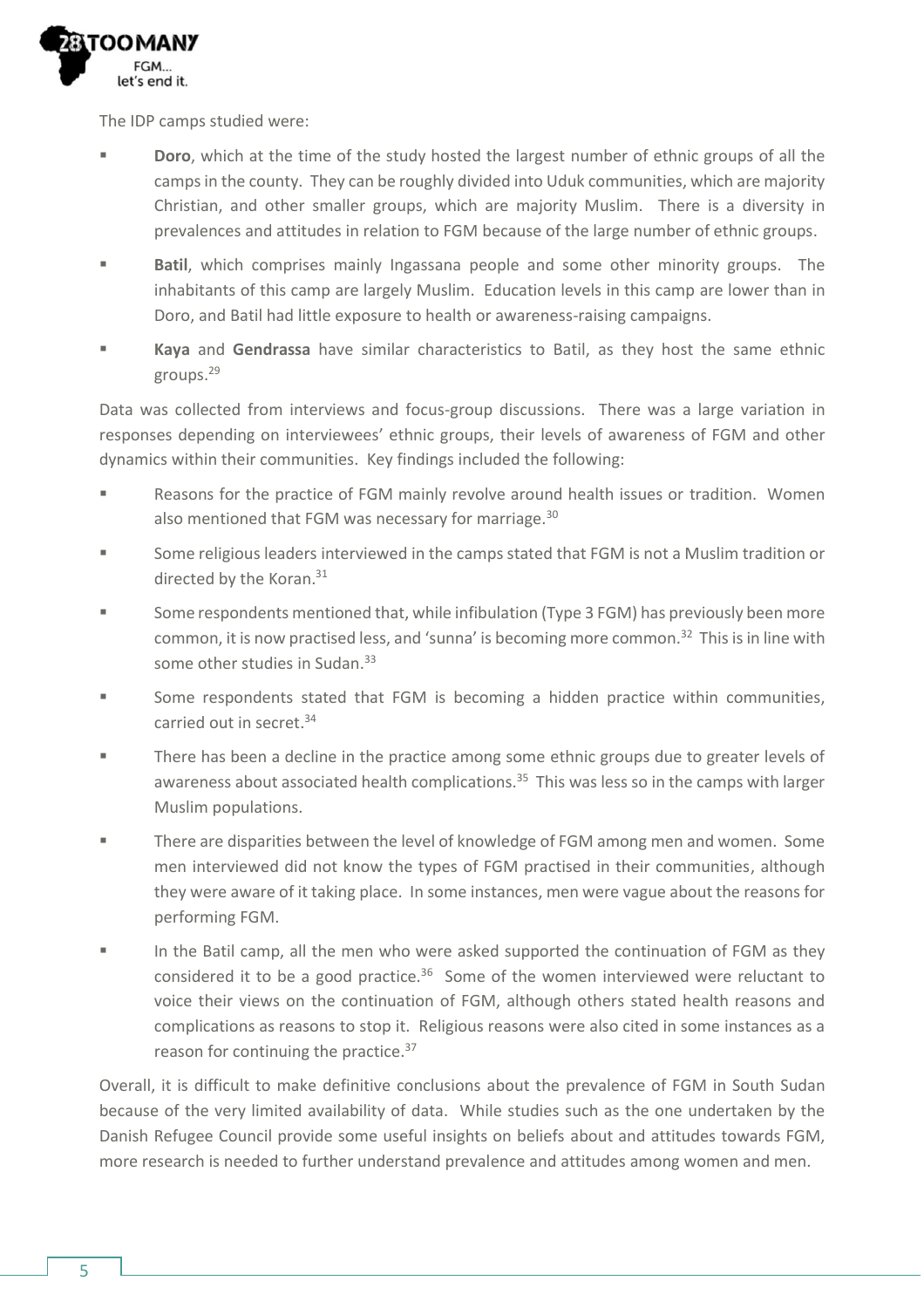

#### Cross-Border FGM

In some countries where FGM has become illegal, the practice has been pushed underground and across borders to avoid prosecution. South Sudan shares borders with other countries where the prevalence of FGM and the existence and enforcement of anti-FGM laws vary, including Ethiopia, Kenya, Sudan, Central African Republic and Uganda.

It is not known to what extent movement across national borders for FGM is an issue for South Sudan.

## Medicalised FGM

There is no recent data on whether medicalised FGM takes place in South Sudan.

## Anti-FGM Legislation

South Sudan gained independence in 2011, having been subject to the jurisdiction of Sudan, the legal system of which is based on a mix of Islamic and English law. Under the **Transitional Constitution of the Republic of South Sudan (2011)**, <sup>38</sup> laws that applied in the ten states of Southern Sudan before it separated from Sudan are still in force. In South Sudan, both the **Penal Code Act 2008<sup>39</sup>** and the **Child Act 2008<sup>40</sup>** criminalise FGM and, therefore, remain in force as per the Transitional Constitution.

The Child Act gives a comprehensive definition of FGM and criminalises all forms of FGM performed on children under the age of 18. The Penal Code does not specifically define FGM, but under Section 259 criminalises the practice and punishes anyone who 'makes or causes a Female Genital Mutilation to be performed' (at any age). It is not known to what extent the laws against FGM under the Child Act or Penal Code have been used in South Sudan. There is an absence of information on any cases brought to court and their outcomes.

Additionally, in 2016 the East Africa Community (including Kenya, South Sudan, Tanzania and Uganda) enacted the **East African Community Prohibition of Female Genital Mutilation Act** (the *EAC*  Act)<sup>41</sup> to promote cooperation in the prosecution of perpetrators of FGM through the harmonisation of laws, policies and strategies to end FGM across the region. The EAC Act aims to raise awareness about the dangers of FGM and provide for the sharing of information, research and data.

For further information, see 28 Too Many's report **[South Sudan: The Law and FGM](https://www.28toomany.org/static/media/uploads/Law%20Reports/south_sudan_law_report_v1_(may_2018).pdf)**.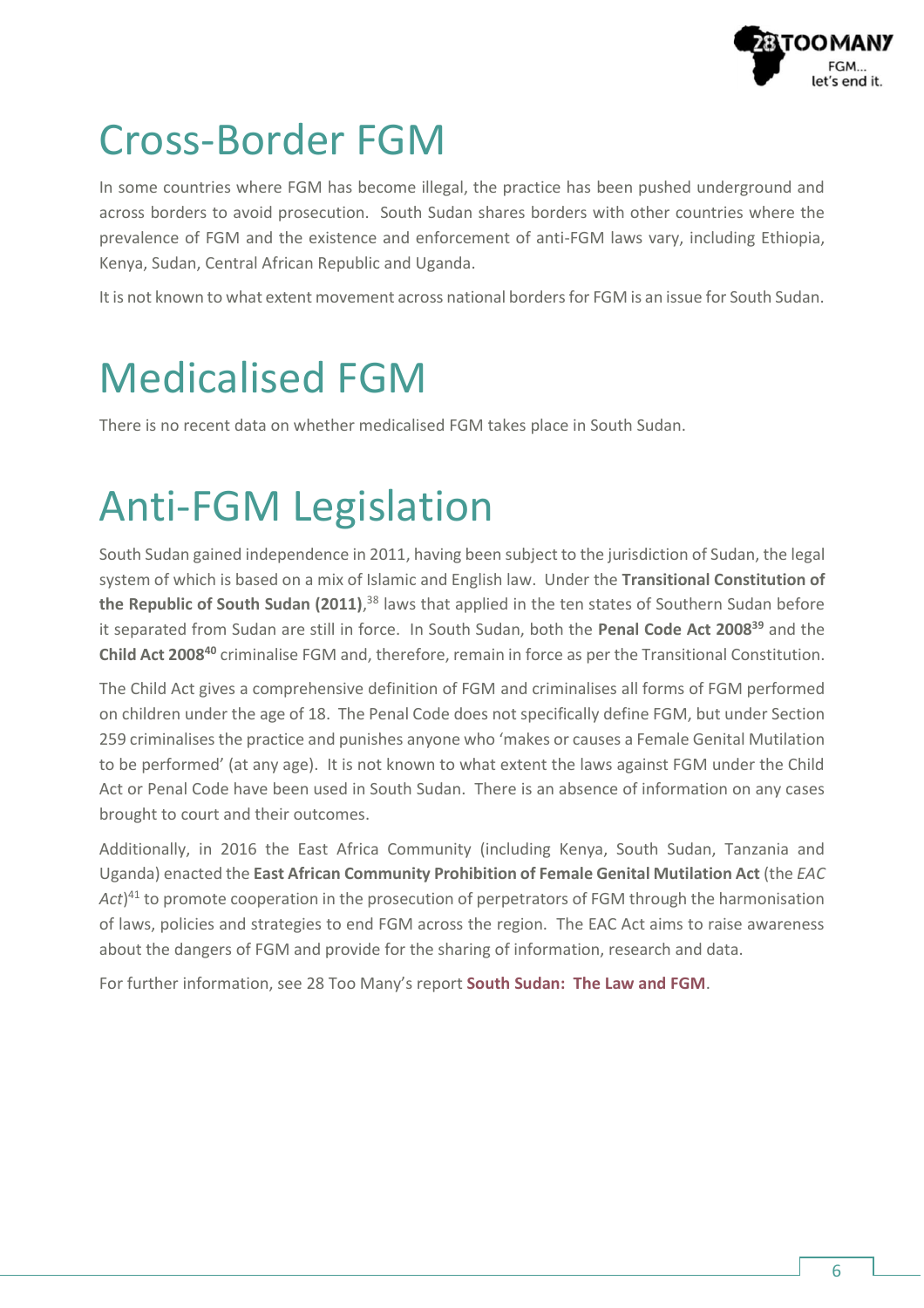

#### Work to End FGM

**The Ministry of Gender, Child and Social Welfare<sup>42</sup>** is responsible for the promotion of gender equality and the protection and welfare of women and children in South Sudan. Within the Directorates of Gender and of Child Welfare there are ranges of policies and programmes to tackle gender-based violence and to support women and girls' empowerment. Although a specific government strategy to end FGM has not been identified, as a harmful practice, FGM is currently addressed through the overall approach to cultural and religious practices that are harmful to women and girls, and the **National Action Plan 2015–2020<sup>43</sup>** sets out measures such as conducting research to inform community sensitisation campaigns.

In the absence of publicly available information specifically on government and non-governmental organisation (*NGO*) work to end FGM in South Sudan, limited studies such as the one in 2014 by the **Danish Refugee Council** (see above) suggest that some health and awareness-raising activities in relation to FGM have taken place in IDP camps in the north of the country.

**The Directorate of Public Prosecution** and the **South Sudan Police Service** are responsible for upholding the national law against FGM, and the United Nations Mission in South Sudan<sup>44</sup> runs programmes to address harmful practices, including child and forced marriage and FGM.

While there are laws in place criminalising FGM in South Sudan, there are challenges to enforcing the legislation. Civil society has urged national and regional governments to bring perpetrators to justice and communities to abandon harmful practices. However, as many of those reportedly still practising FGM are IDPs residing in UN refugee camps, there are challenges in terms of raising awareness, fully engaging communities, and thus avoiding the practice being driven underground and performed in secret.

Although many of the country's health services are dependent on support from local and international NGOs, South Sudan remains one of the most dangerous countries for aid workers. 45 Likely as a result, the number of organisations working in healthcare declined from 100 in 2016 to around 40 by mid-2018.

Further research is needed on current FGM practices and prevalence to inform and efficiently target programmes in future and to fully understand the impact of efforts to end the practice in South Sudan.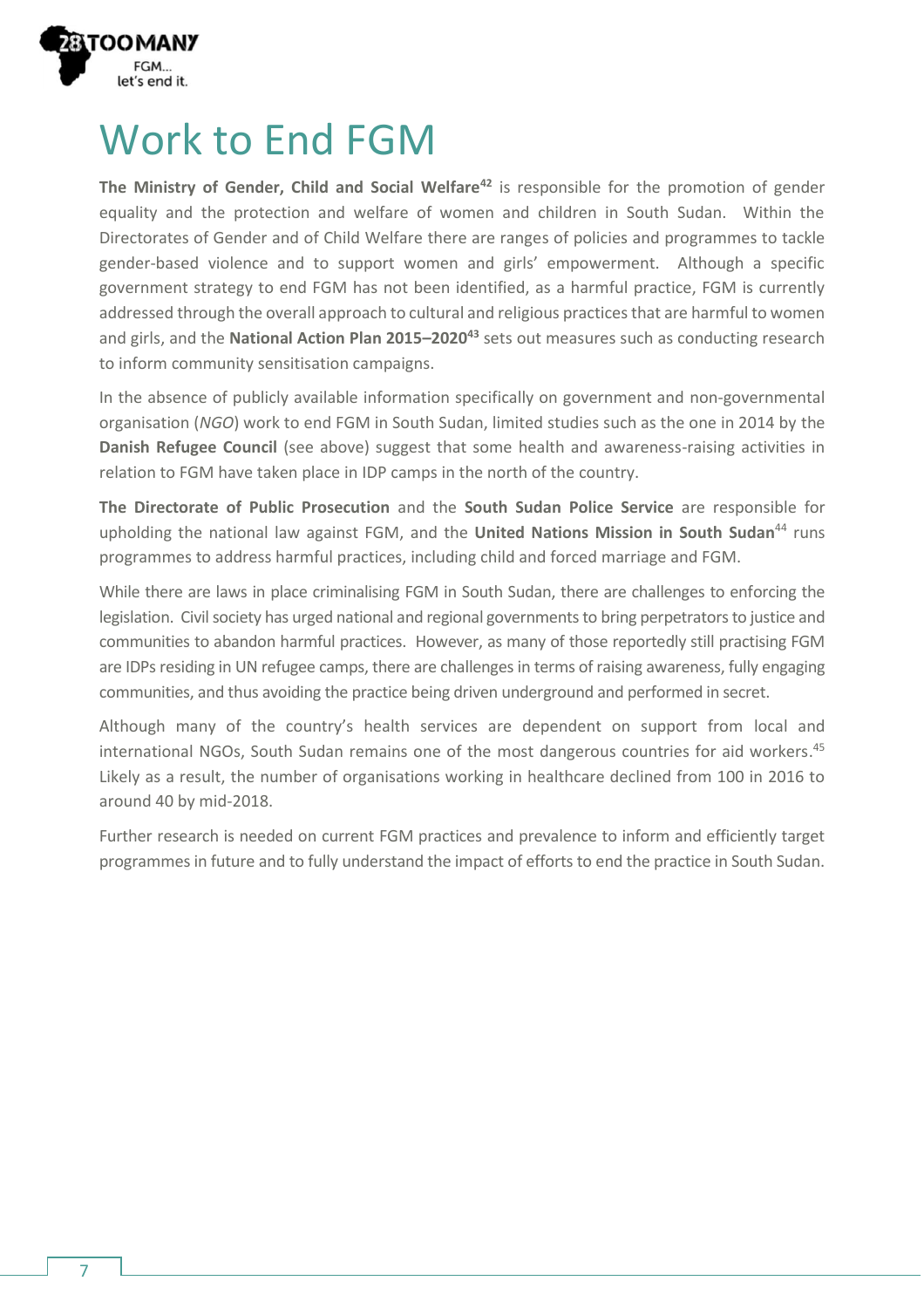

### References

- 1 UNICEF (2015) *Situation Assessment of Children and Women in South Sudan*, p.129. Available at https://www.unicef.org/appeals/files/UNICEF\_South\_Sudan\_Situation\_Assessment\_of\_Children\_and\_Women [2015.pdf.](https://www.unicef.org/appeals/files/UNICEF_South_Sudan_Situation_Assessment_of_Children_and_Women_2015.pdf)
	- United Nations Development Programme (2019) *Human Development Index*, p.303. Available at <http://hdr.undp.org/sites/default/files/hdr2019.pdf> (accessed 30 June 2020).
	- United Nations Development Reports (2017) *Table 4: Gender Development Index*. Available at [http://hdr.undp.org/en/composite/GDI.](http://hdr.undp.org/en/composite/GDI)
	- Country Meters (2020) *South Sudan*, 28 May 2020. Available a[t http://countrymeters.info/en/South\\_Sudan](http://countrymeters.info/en/South_Sudan) (accessed 28 May 2020).
	- Central Intelligence Agency (2020) *World Factbook: South Sudan*, 17 June. Available at [https://www.cia.gov/library/publications/the-world-factbook/geos/od.html.](https://www.cia.gov/library/publications/the-world-factbook/geos/od.html)
	- UN Inter-agency Group for Child Mortality Estimation (2019) *South Sudan*. Available at [https://childmortality.org/data/South%20Sudan.](https://childmortality.org/data/South%20Sudan)
	- World Health Organization (2017) *Maternal mortality ratio (per 100 000 live births)*. Available at [https://www.who.int/data/gho/data/indicators/indicator-details/GHO/maternal-mortality-ratio-\(per-100-](https://www.who.int/data/gho/data/indicators/indicator-details/GHO/maternal-mortality-ratio-(per-100-000-live-births)) [000-live-births\).](https://www.who.int/data/gho/data/indicators/indicator-details/GHO/maternal-mortality-ratio-(per-100-000-live-births))
	- Ministry of Health and National Bureau of Statistics (2010) *The Republic of South Sudan: The Sudan Household Health Survey 2010*. Available at [https://reliefweb.int/report/south-sudan-republic/republic-south-sudan](https://reliefweb.int/report/south-sudan-republic/republic-south-sudan-sudan-household-health-survey-2010)[sudan-household-health-survey-2010.](https://reliefweb.int/report/south-sudan-republic/republic-south-sudan-sudan-household-health-survey-2010)
- 2 Infoplease (undated) *Sudan*. Available a[t https://www.infoplease.com/world/countries/sudan.](https://www.infoplease.com/world/countries/sudan)
- 3 gurton (2020) *Government of South Sudan States*. Available at
- [http://www.gurtong.net/Governance/Governments/GovernmentofSouthSudanStates/tabid/259/Default.aspx.](http://www.gurtong.net/Governance/Governments/GovernmentofSouthSudanStates/tabid/259/Default.aspx)
- 4 Central Intelligence Agency, *op. cit.*
- 5 *Ibid*.
- 6 *Ibid*.
- 7 Ministry of Health and National Bureau of Statistics, *op. cit.*, p.xvi.
- 8 World Atlas (2020) *Religious Beliefs in South Sudan*. Available a[t https://www.worldatlas.com/articles/religious](https://www.worldatlas.com/articles/religious-beliefs-in-south-sudan.html)[beliefs-in-south-sudan.html.](https://www.worldatlas.com/articles/religious-beliefs-in-south-sudan.html)
- 9 Central Intelligence Agency, *op. cit.*
- 10 Girls Not Brides (2002–2020) *South Sudan*. Available at [https://www.girlsnotbrides.org/child-marriage/south](https://www.girlsnotbrides.org/child-marriage/south-sudan/)[sudan/.](https://www.girlsnotbrides.org/child-marriage/south-sudan/)
- 11 United Nations Human Rights Office of the High Commissioner cited in UN News (2019) *'Endemic' sexual violence surging in South Sudan: UN human rights office*, 15 February. Available at [https://news.un.org/en/story/2019/02/1032831.](https://news.un.org/en/story/2019/02/1032831)
- 12 Sam Mednick (2017) 'Violence against women in South Sudan is occurring at twice the global average rate', *The Independent*, 29 November. Available a[t https://www.independent.co.uk/news/world/africa/](https://www.independent.co.uk/news/world/africa/south-sudan-violence-women-global-average-conflict-zones-a8082696.html) [south-sudan-violence-women-global-average-conflict-zones-a8082696.html.](https://www.independent.co.uk/news/world/africa/south-sudan-violence-women-global-average-conflict-zones-a8082696.html)
- 13 Wikipedia (2019) *Women in South Sudan*. Available a[t https://en.wikipedia.org/wiki/Women\\_in\\_South\\_Sudan.](https://en.wikipedia.org/wiki/Women_in_South_Sudan)
- 14 Sudan Democracy First Group (2017) *The Demise of the Healthcare System in Sudan A Narrative of Corruption and Lack of Transparency*, p.20. Available a[t http://www.democracyfirstgroup.org/wp-content/uploads/2017/06/Health-](http://www.democracyfirstgroup.org/wp-content/uploads/2017/06/Health-Sector-Corruption-in-Sudan.pdf)[Sector-Corruption-in-Sudan.pdf.](http://www.democracyfirstgroup.org/wp-content/uploads/2017/06/Health-Sector-Corruption-in-Sudan.pdf)
- 15 Dr Ayat Jervase (2019) 'Forty years of primary health care programming and its future in South Sudan', *South Sudan Medical Journal*, 12(2), May, p.37. Available a[t http://www.southsudanmedicaljournal.com/assets/](http://www.southsudanmedicaljournal.com/assets/files/Journals/vol_12_iss_2_mar_19/Editorial%20Final.pdf) [files/Journals/vol\\_12\\_iss\\_2\\_mar\\_19/Editorial%20Final.pdf.](http://www.southsudanmedicaljournal.com/assets/files/Journals/vol_12_iss_2_mar_19/Editorial%20Final.pdf)
- 16 Ministry of Health and National Bureau of Statistics, *op. cit*.
- 17 *Ibid*., p.xvi.
- 18 *Ibid*.
- 19 BBC Media Action (undated) *Improving Maternal and Child Health Through Media in South Sudan: Final Evaluation*, p.6. Available at [http://downloads.bbc.co.uk/mediaaction/pdf/country-reports/south-sudan](http://downloads.bbc.co.uk/mediaaction/pdf/country-reports/south-sudan-global-grant.pdf)[global-grant.pdf.](http://downloads.bbc.co.uk/mediaaction/pdf/country-reports/south-sudan-global-grant.pdf)
- 20 Ministry of Health and National Bureau of Statistics, *op. cit*.
- 21 *Ibid*., p.31.
- 22 *Ibid.*, pp. xvii, 108 and 95.